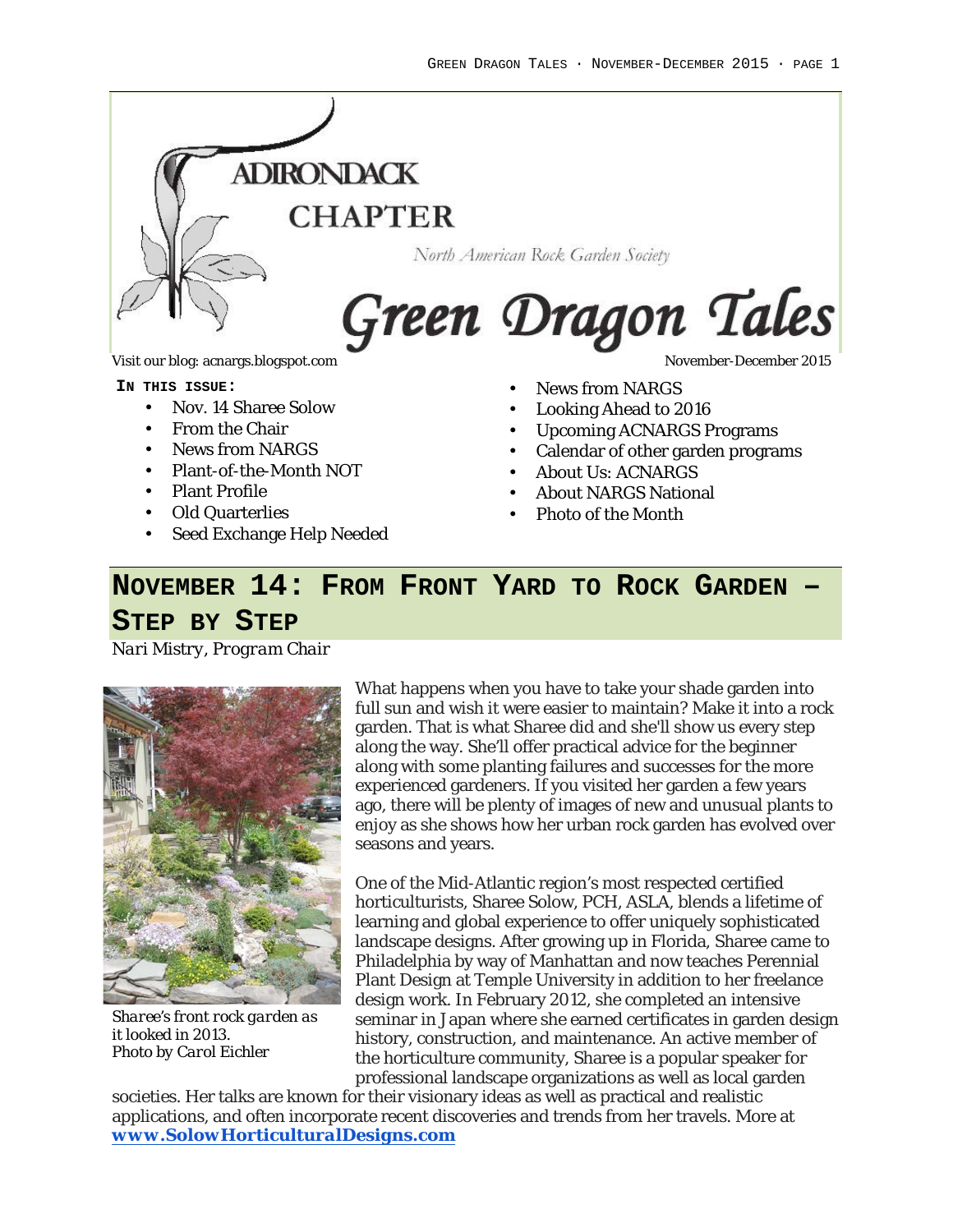The November meeting begins at noon with a dish-to-pass luncheon. Plan to arrive a bit earlier for set-up. Bring your own service and drinks will be provided. The program begins immediately after lunch at approximately 1:00 p.m. As required in our by-laws this is also our annual meeting, which will be very brief. There is no need to elect Chair or Treasurer (the two offices requiring a vote) as John's and BZ's terms have not expired.

**Our meeting will be held** in the classroom at Ken Post Lab, Post Circle off Tower Road, Cornell University, same as last month. Plan to allow a little extra travel time to find parking.

**Directions** if you need them can be located here: To get driving directions, go to **Cornell map** (https://www.cornell.edu/about/maps/). Tower Road construction has been completed. There is free week-end parking in the parking lot at the corner of Tower and Judd Falls Roads. Do read parking signs carefully as some parking lots require permits even on week-ends.

# **FROM THE CHAIR**

*John Gilrein, ACNARGS Chair*

We had our first frost in the last week, and it always seems like both a blessing and a curse when it arrives. A lot of tasks needed to be done, bringing the non-hardy plants into the basement or plant room before they got zapped and picking the last of the tender vegetables like zucchini. But then it's pretty much the end of watering outdoor plants and trying to pick the zucchinis before they get baseball bat sized. Now that it's cool and moist, the gardens mostly take care of themselves for the rest of the autumn.

Some of this season's successes for me:

- Modest amounts of tomatoes, beans, and squash;
- Lots of kale, Swiss chard, and kohlrabi to pick until a hard frost;
- Many rock garden plants germinated and grew from NARGS seed (certainly not all);
- Many rock garden plants planted out in the rock garden are still looking healthy;
- Nearly everything survived our little August/September 2015 drought (I know this pales by Western US standards);
- Lots of *Cyclamen hederifolium* blooming now, which is a treat with little else in bloom;
- The *Acer saccharum* that needed to be cut is finally down (and I didn't drop it on the house!);
- Great dwarf conifers to plant in the rock garden (as soon as I get a chance). These plants look great, spring, summer, fall, and winter, so how can anyone resist them?
- A successful NARGS trip to Michigan for the conference and visiting gardens, among other things, which was a great source of both ideas for gardening and culture of some highly desirable plants, like dwarf Daphnes.

Now that most of our gardening season is over, it's a good time to consider next year's season, culling out plants that are not pulling their weight or are not in a compatible location, what's getting too big for its site, determining new plants to try for 2016, maybe developing a special new garden, or retiring a garden if one has expanded beyond one's available energy for maintaining it (I'm not admitting to that).

Hope you've had lots of successes in 2015, and a few plant experiments to expand your horizons!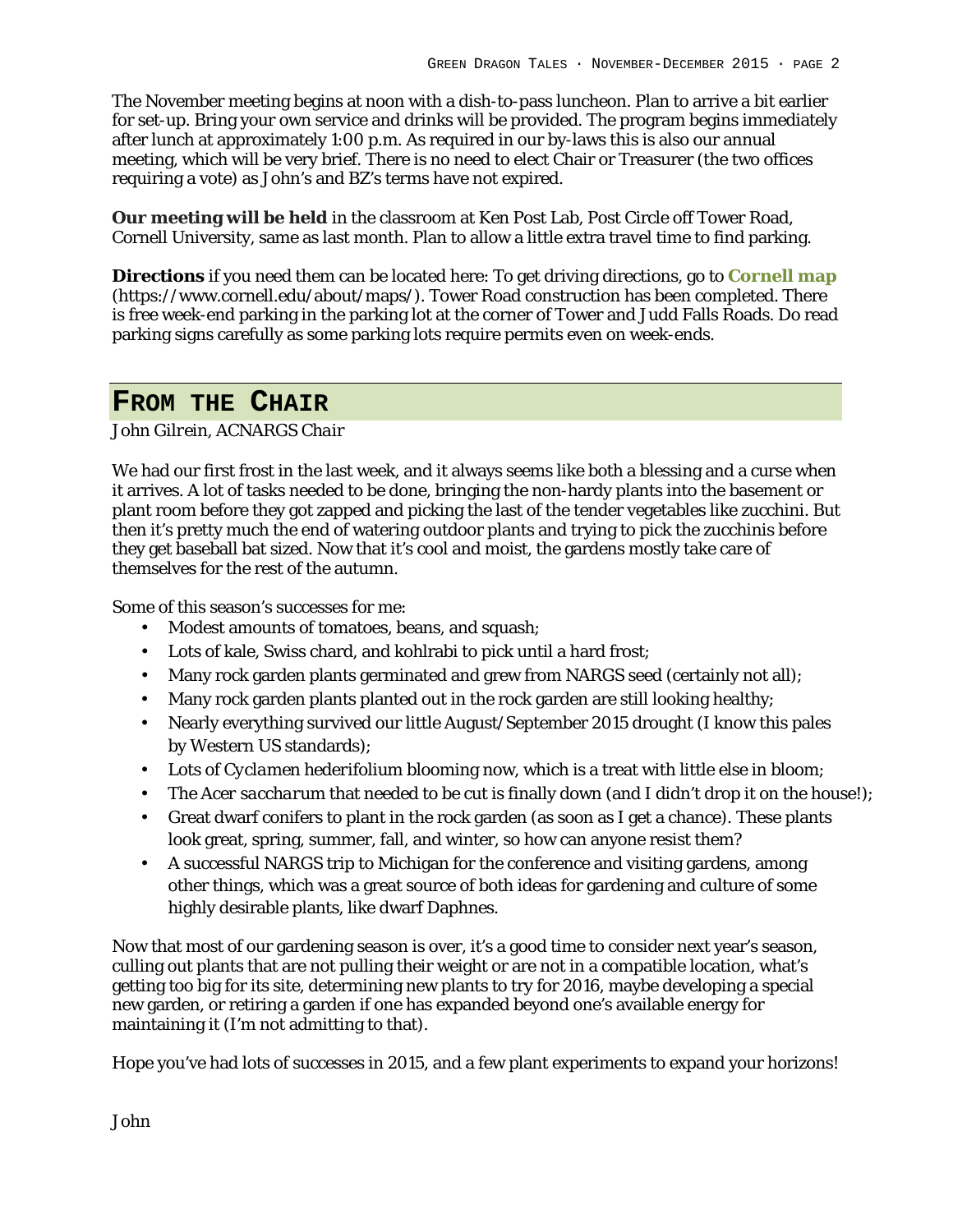### **PLANT-OF-THE-MONTH: NOT THIS MONTH**

After the plethora of POM selections last month, there will be no plant-of-the-month this meeting. It's getting late to plant perennials now anyway, bulbs being one exception. With any luck there will be some door prizes to look forward to though.

### **PLANT PROFILE:** *HOUSTONIA CAERULEA*

*John Gilrein, Chapter Chair*

*Houstonia caerulea* has common names including bluets and Quaker ladies. Bluets are in the bedstraw family, Rubiaceae, which includes partridgeberry, *Mitchella repens*, and sweet woodruff, *Galium odoratum*. The flowers of all these plants are similar four-petaled tubes. It is a very low growing plant, 3 to 6 inches high with leaves up to ½ inch long in basal tufts. The flowers are about ½ inch wide with a tubular corolla, general pale blue with yellow centers,

though the flowers can be white. The main flush of bloom is in May, with repeat blooming throughout the summer.

Bluets are native to most of the eastern US and Canada, and are sometimes found in large patches. I recently had an opportunity to rescue some bluets from my in-laws lawn, which was soon to be regraded. I have seen bluets in many areas in New York and Massachusetts, though never in Onondaga County.



My previous attempts at growing bluets in South

Onondaga, NY were very unsuccessful, doubtless due to the slightly alkaline soil (pH of 7.5). References are fairly consistent that this plant wants an acidic growing medium. A pot of bluets (buried in soil to the rim) survived the winter and bloomed well this spring, increasing in size over the summer. Another pot of bluets I transplanted into a trough as an experiment. These bluets in containers have bloomed on and off all summer and look healthy. One of the reasons to grow plants in troughs is that it's a great opportunity to provide a specific soil to match the needs of the plant, in this case the soil is quartz sand mixed with coir (coconut husk fiber) and peat moss, to get a mix compatible with this plant's needs.

Recently in the wild (Wells, Hamilton County, NY) I saw many plants growing along the Sacandaga River. The basal tufts of foliage are not too obvious, being only an inch or two high, but were very common in sunny and partly sunny areas on the north (south facing) bank of the river. Plants were growing in niches in rock with little soil and in other areas with competition from grasses and other herbaceous plants. It seems like bluets would grow well in well-drained soil in sun or partial shade without excessive pampering. Such a small plant would not need as much attention with watering as a large plant transpiring away a lot of moisture. Based on my experience and seeing the plant in the wild, I believe it would succeed in a trough or pot with a few inches of not-too-rich soil, or in a rock garden that's not too sunny and dry if its pH needs could be met. It's a worthwhile plant that remains attractive through the entire growing season.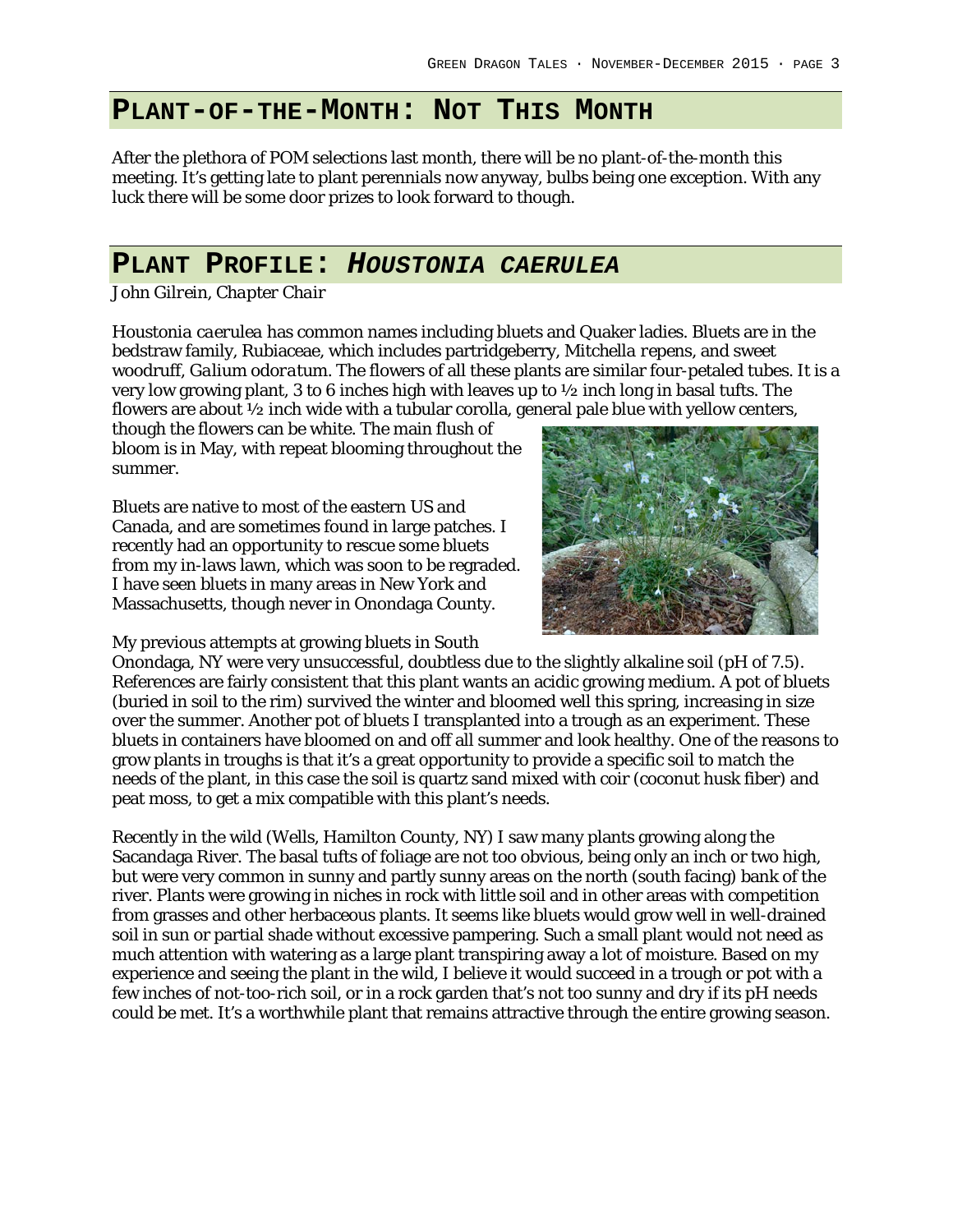### **OLD QUARTERLIES: DESERVE A LOOK**

*Carol Eichler, Newsletter Editor*

As luck would have it, at last month's meeting I sat next to the pile of old Quarterlies we are offering "free for the taking." I picked up one and casually thumbed through it and wouldn't you know there were several articles I wanted to read. So of course I put it aside to take with me and picked up another Quarterly. Wouldn't you know, that issue also had some articles I was interested in. In the end I took home 4 or 5 which is about all I had to browse before our program began.

My suggestion to everyone is that you spend a little time browsing these periodicals and I'll bet you'll find some issues you'll want to take home to read over the winter. I picked up issues from 1994 that were still timely and included some great photos. I especially liked the plant profiles and think it would be great if we could offer regular in-depth articles profiling plants in our own newsletter (thank you, John, for your contribution!). I know these issues are on-line but there's something special about holding the issue in my hand. Call me old-fashioned.

### **NARGS SEED EXCHANGE: CALL FOR HELP**

Our Chapter will be participating in seed packaging for the NARGS seed exchange. That means we will be scheduling two weekend sessions in December to package donated seed from Phase I into individual glassine envelopes. This is a fun but labor-intensive task and we will need many hands. John Gilrein and Carol Eichler are co-coordinating this year. We will circulate a sign-up sheet at the November meeting. Hopefully by then we will have been able to schedule work dates in early December (dependent on when the seeds arrive) and a location (most likely the Ken Post Lab classroom) and can announce that information. If not, we will make sure to contact all volunteers once the schedule has been set Please consider helping out with this endeavor, whether you can offer an hour or several hours.

By helping with the see exchange you will be participating in something that is truly remarkable – thousands of species of seed grown or collected by gardeners throughout the world and touched by hundreds of hands before finally arriving in NARGS members' mailboxes, planted out, and perhaps ending up in your own garden by way of our own seedling exchange.

### **NEWS FROM NATIONAL: NOVEMBER BOOK REVIEW**

*Carol Eichler, Newsletter Editor*

NARGS October Book Review is written by me and is now posted here for you to read: **https://www.nargs.org/book-of-the-month/nov-2015**. The book reviewed is *The Pacific Northwest Garden Tour: The 60 Best Gardens to Visit in Oregon, Washington, and British Columbia* by Donald Olson and it has now been added to the ACNARGS book library. It's a perfect companion for anyone whose plans to travel to the Pacific Northwest include at least a garden or two. It seems that regardless of what time of year brings you to that region of the country there will be gardens offering something of interest.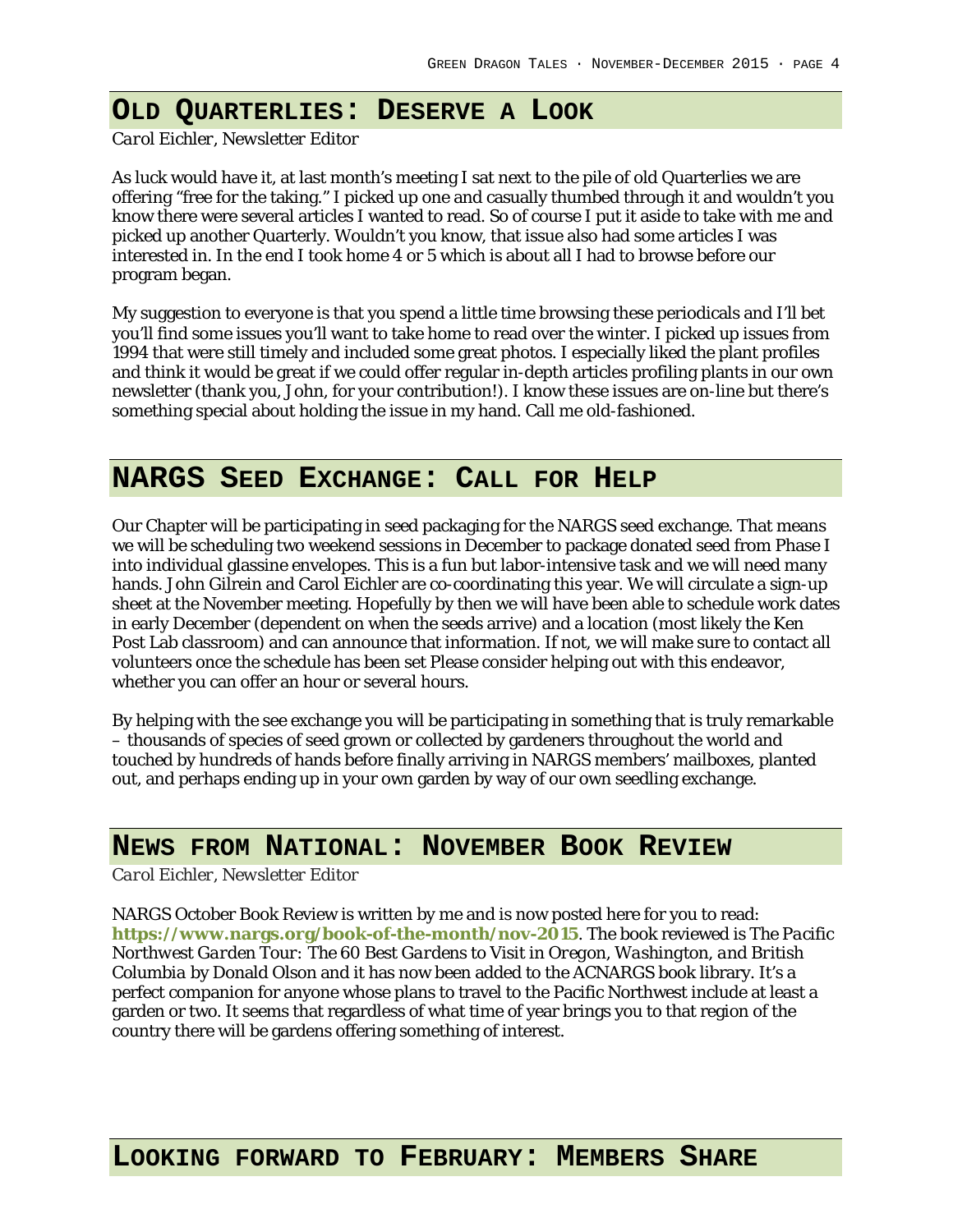#### *Nari Mistry, Program Chair*

For several years we been opening our program year by asking our members for short photo presentations which can be anything from gardens, specimen plants, planting methods or hypertufa construction; or perhaps travel highlights of notable gardens, alpine/subalpine environments, or scenery that you have visited. One never knows what's in store but it's sure to be interesting. All are invited to share. Details about presentation format, etc. will be in the January/February newsletter. Resuming our meetings after a 3-month break always feels like an early sign that spring is coming.

# **UPCOMING ACNARGS PROGRAMS**

*Mark your calendars! Unless otherwise specified, all local events start with a brown bag lunch at noon with the program following at 1 pm, and take place at the Whetzel Room, 404 Plant Science Building, Cornell University, Ithaca, NY. The Whetzel Room has been undergoing renovations including improved audio-visual equipment, new chairs to allow for more seating, and lightweight folding tables.*

**November 14:** Sharee Solow, horticulturist, landscape designer and garden writer from Philadelphia: "From Front Yard to Rock Garden - Step by Step." Dish-to-pass luncheon at noon followed by a brief annual meeting and speaker presentation beginning 1:oo p.m. Bring your own table service, drinks providedNote 2nd Saturday meeting date. **Note location is Ken Post Lab classroom**.

**Looking ahead for 2016:**

**February 20:** Members Share

**March 19:** Elizabeth Lawson: "Primroses"

**April 16:** Elisabeth Zander, NARGS Recording Secretary and Officer, Berkshire Chapter. Topic to be announced

**June 23-27:** "Steppe to Alpines: A Higher State," NARGS National Conference and Annual Meeting in Denver and Steamboat Springs; sponsored by Rocky Mountain Chapter. Registration for the meeting will commence early in 2016, possibly as early as January. Go to **nargs.org** for more info as soon as it's available.

As we learn more details of these meetings they will be included in future newsletters, our blog, **acnargs.blogspot.com**, and our Facebook page, **http://www.facebook.com/acnargs**.

### **CALENDAR OF SELECT GARDEN EVENTS**

*To have a garden event in your area listed send all pertinent information to Carol Eichler at carolithaca@gmail.com*

**Nov. 7:** 3rd Annual Nut Bonanza, 12 noon – 6 pm, Twisted Tree Farm, 279 Washburn Rd., Spencer

**Nov. 9 - 21:** 4th Annual Leaf Swap and Compost Giveaway, Cooperative Extension of Tompkins County

**Nov. 18:** Topic TBA, Finger Lakes Native Plant Society meeting, 7 pm, Unitarian Church Annex, 2<sup>nd</sup> floor, enter from Buffalo St.

**Dec. 4:** Evergreen Wreath-Making Workshop (for experienced wreath makers), 6:30-8:30 pm, Ann Rider and MG volunteers,

**Dec. 5**: Evergreen Wreath-Making Workshop (for beginners), 10 am-12 noon, Ann Rider and MG volunteers, Cornell Cooperative Extension. Pre-registration required. Fee.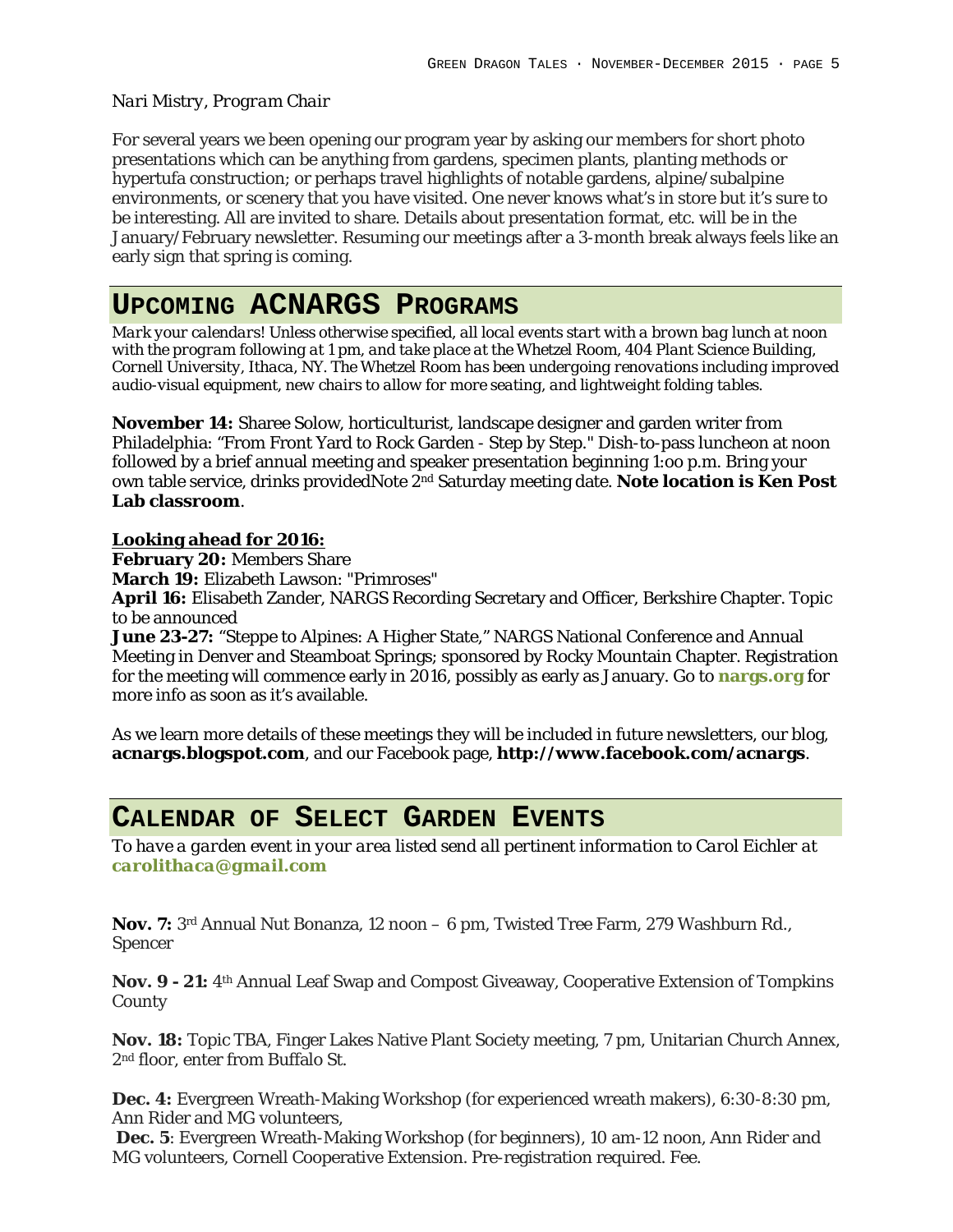**Dec. 7:** Mark Whitmore of Cornell's Natural Resources Dept., Emerald Ash Borer and Hemlock Woolly Adelgid Update, 6:30-8:30 pm, Cooperative Extension Education Center, 615 Willow Ave., Ithaca. Fee

**Dec. 16:** Solstice Party, Finger Lakes Native Plant Society, 7 pm, Unitarian Church Annex, 2nd floor, enter from Buffalo St.

# **ABOUT US - ACNARGS**

We are an all-volunteer organization and one of thirty-eight NARGS affiliated chapters active in North America. Our annual Chapter activities include 6 program-speaker meetings, the Green Dragon newsletter, web and Facebook pages, garden visits, overnight garden trips, hands-on workshops, and 3 plant sales a year. Our meetings are informal, friendly gatherings that provide a wealth of information and offer a source for unusual plants, plus the opportunity to be inspired by other gardeners. The public is always welcome.

Chapter membership starts at \$10 a year based on the calendar year. Membership includes these benefits: newsletter sent to you electronically (or option by mail for an extra fee), opportunity to travel on our planned overnight garden trips, and plant sale discounts and member only sales, including Plant-of-the-Month sales.

# **ABOUT NARGS NATIONAL**

NARGS National is our parent organization: We encourage you to join (online at **www.nargs.org**) for only \$40 a year. Benefits include a seed exchange, a quarterly publication, and an on-line web site featuring an archive of past publications, a chat forum and a horticultural encyclopedia. NARGS National also conducts winter study weekends and holds its Annual Meeting in interesting places where attendees have the opportunity to visit gardens, and take field trips, often to alpine areas, as well as hear talks by outstanding plants people from around the world.

# **RESPONSIBLE PEOPLE/2014 BOARD MEMBERS**

*If you want to volunteer, we'd love to hear from you!*

Chair: John Gilrein, **basecamp@alum.syracuse.edu** Program: Nari Mistry, **nbm2@cornell.edu** Program Committee Members: **Could this be you?** Secretary: Mary Stauble, **mes2@cornell.edu** Treasurer: BZ Marranca, **mmm10@cornell.edu** Plant Sales Chair: David Mitchell, **dwm23@cornell.edu. Seeking a Co-Chair for 2016 to work alongside David…Why not you?** Plant Sales Committee Members: Michael Loos, BZ Marranca, Carol Eichler Plant of the Month: Plant of the Month: John Gilrein, **basecamp@alum.syracuse.edu** Membership: Mary Stauble, **mes2@cornell.edu** New Member Hospitality: Terry Humphries, **terryehumphries@gmail.com** Newsletter Editor: Carol Eichler **carolithaca@gmail.com** Newsletter Assistant: Pat Curran, **pc21@cornell.edu** Webmaster, Program Tech: Craig Cramer, **cdcramer@gmail.com**